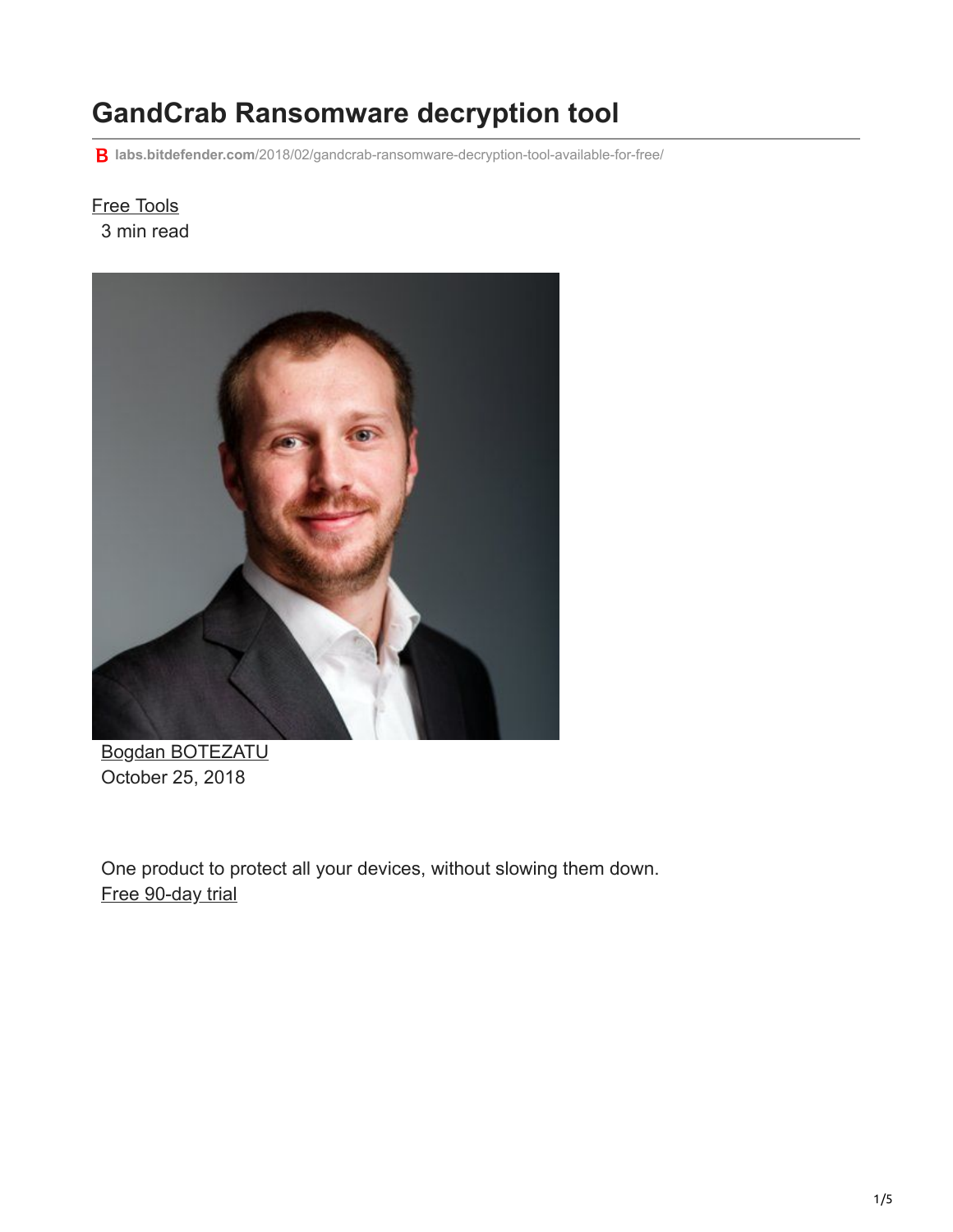

**Update June 2019: Our collaboration with the Romanian Police, Europol and other law enforcement agencies has yielded another new decryptor for all GandCrab ransomware versions released, except for v2 and v3. If you need to decrypt versions 1, 4, 5.0.1 through 5.2, then download and run our new tool linked below.**

In February 2018, Bitdefender released the world's first decryption tool to help GandCrab ransomware victims get their data and digital lives back for free. But since then, victims of subsequent versions of GandCrab and its 'ransomware-as-a-service' affiliate approach have been reaching out to us for help.

The good news is that now you can have your data back without paying a cent to cybercriminals. Bitdefender offers a free utility that automates the data decryption process.

### **Supported GandCrab Versions**

The below table shows the versions of GandCrab this tool can decrypt and how to identify the version you have been inflicted with. You can recognize this ransomware and its version by the extension it appends to the encrypted files and/or from the first line of the ransomnote.

| Version 1: file extension is<br>GDCB. | extension: GDCB                                             |
|---------------------------------------|-------------------------------------------------------------|
| Version 2: file extension is<br>GDCB. | extension: GDCB                                             |
| Version 3: file extension is<br>CRAB. | Starts with $==$ GANDCRAB V3 = $---$ the<br>extension: CRAB |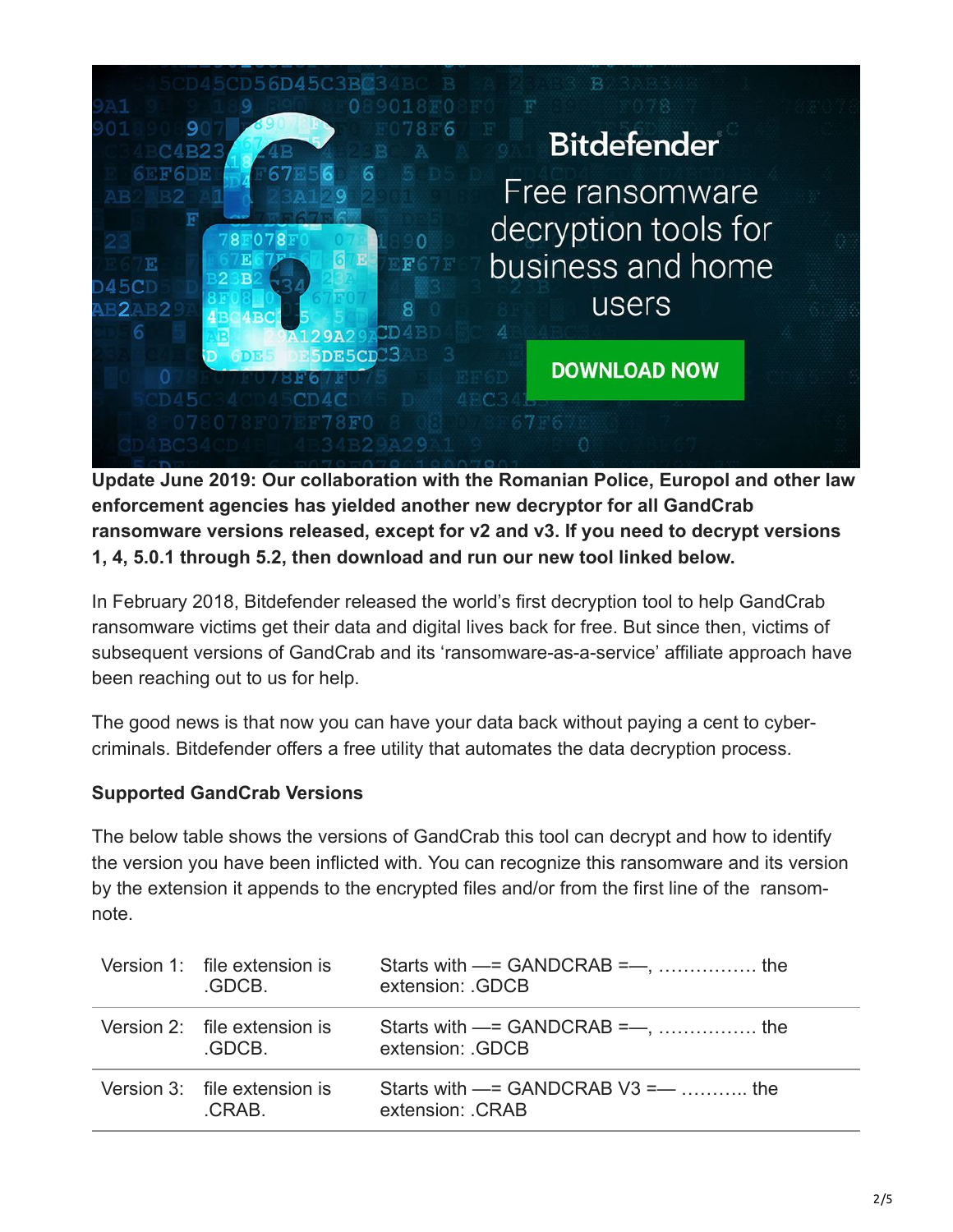|           | Version 4 file extension is<br>.KRAB.        | Starts with $-$ = GANDCRAB V4 = $-$ the<br>extension: KRAB |
|-----------|----------------------------------------------|------------------------------------------------------------|
|           | Version 5: file extension is<br>$([A-Z]+)$ . | Starts with $==$ GANDCRAB V5.0 =—  the<br>extension: UKCZA |
| Version   | file extension is .                          | Starts with $-$ = GANDCRAB V5.0.1 = $-$ the                |
| 5.0.1:    | $([A-Z]+)$ .                                 | extension: YIAQDG                                          |
| Version   | file extension is                            | Starts with $-$ = GANDCRAB V5.0.2 = $-$ the                |
| $5.0.2$ : | $([A-Z]+)$ .                                 | extension: .CQXGPMKNR                                      |
| Version   | file extension is                            | Starts with $-$ = GANDCRAB V5.0.3 = $-$ the                |
| $5.0.3$ : | $([A-Z]+)$ .                                 | extension: HHFEHIOL                                        |
| Version   | file extension is.                           | Starts with $-$ = GANDCRAB V5.0.4 = $-$ the                |
| 5.0.3:    | $([A-Z]+)$ .                                 | extension: BYACZCZI                                        |
| Version   | file extension is                            | Starts with $-$ = GANDCRAB V5.0.5 = $-$ the                |
| $5.0.5$ : | $([A-Z]+)$ .                                 | extension: KZZXVWMLI                                       |
| Version   | file extension is                            | Starts with $-$ = GANDCRAB V5.1 = $-$ the extension:       |
| 5.0.5:    | $([A-Z]+)$ .                                 | <b>IJDHRQJD</b>                                            |

#### **Decryption Tool Requirements**

- **Active Internet connection.** This tool REQUIRES an active Internet connection as our servers will attempt to reply to the submitted ID with a possibly valid RSA-2048 private key. Only if this step succeeds will the decryption process continue.
- **The ransom-note.** For this recovery solution to work, you must have at least (1) copy of the ransom-note on your PC. The ransom-note is needed to recover the decryption key, as it allows us to compute the unique decryption key for your files. Please make sure that you do not run a clean-up utility which detects and removes the ransom-note prior to execution of this tool.

#### **How to Use the Tool**

**Step 1:** Download our decryption tool and save it somewhere on your computer. Please note that this tool requires an active internet connection. Without it, the decryption process won't continue.

#### [Download the GandCrab decryptor](http://download.bitdefender.com/am/malware_removal/BDGandCrabDecryptTool.exe)

This tool REQUIRES an active internet connection as our servers will attempt to reply the submitted ID with a possibly valid RSA-2048 private key. If this step succeeds the decryption process will continue.

**Step 2:** Run the utility. It should be saved on your computer as BDGandCrabDecryptor.exe.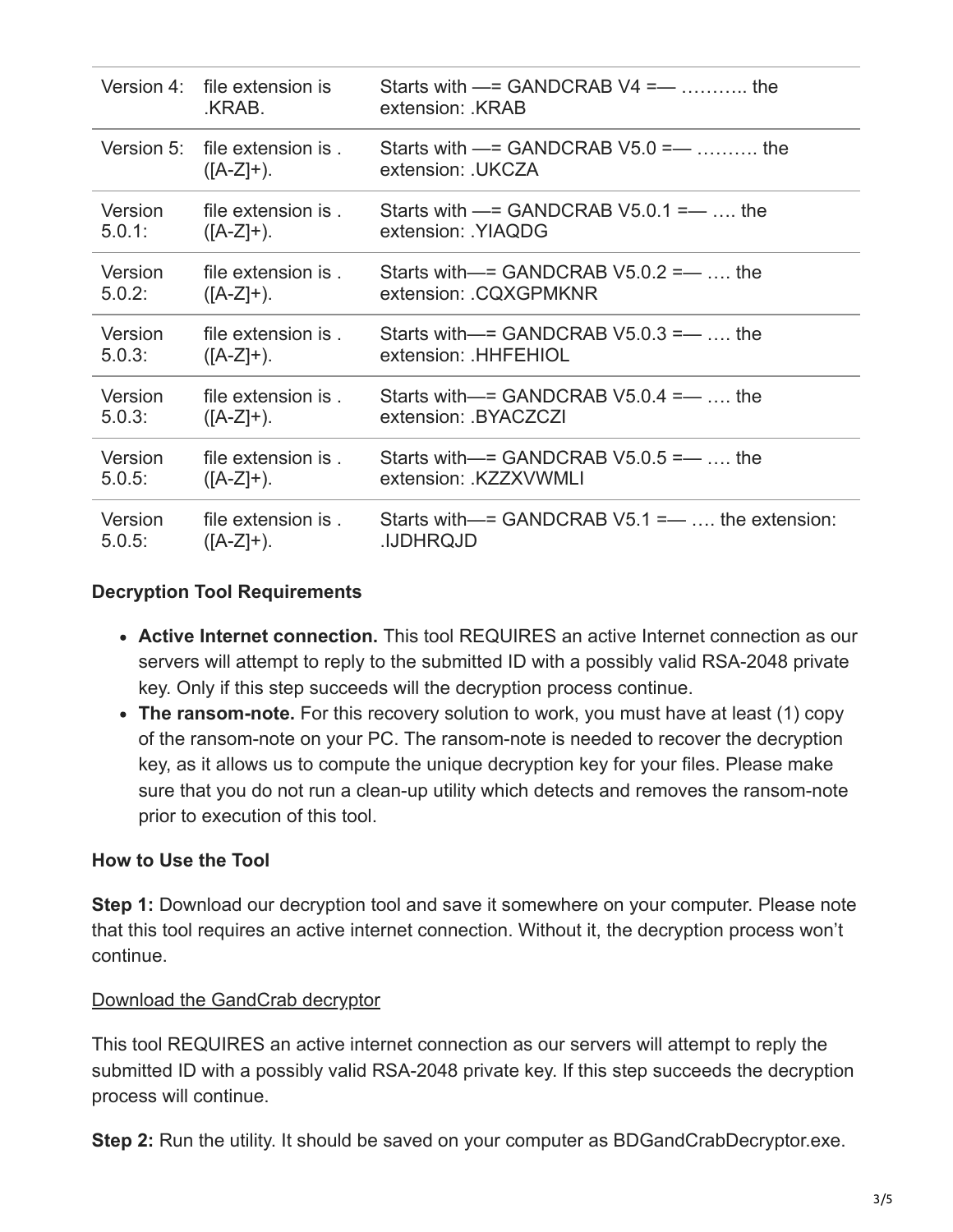**Step 3:** Agree to the terms and conditions.

**Step 4:** Select "Scan Entire System" if you want to search for all encrypted files or just add the path to your encrypted files. We strongly recommend that you also select **"Backup files"** before starting the decryption process. Then press "Scan".

Regardless of whether you check the "Backup files" option or not, **the decryption tool initially attempts to decrypt (5) files in the provided path and will NOT continue if decryption is unsuccessful**. This extra safety mechanism ensures that the decryption tool has yielded valid files. This approach will however, impact potential tests ran on 1 or 2 files, or rypting files with different extensions.

**Step 5:** At this point, your files should be decrypted. If you selected the backup option, you will see both the encrypted and the decrypted files. We recommend that you now validate that your files may be safely opened and there is no trace of damage.

Once you have validated your files, you can remove the encrypted files in bulk by searching for files matching the GandCrab extension.

If you encounter any issues, please contact us at via the e-mail address provided in the removal tool.

# **Acknowledgement**

This product includes software developed by the OpenSSL Project for use in the OpenSSL Toolkit [\(http://www.openssl.org/](http://www.openssl.org/))

**TAGS**

[free tools](http://10.10.0.46/blog/labs/tag/free-tools/)

# **AUTHOR**

# **[Bogdan BOTEZATU](http://10.10.0.46/blog/labs/author/bbotezatu/)**

[Information security professional. Living my second childh](http://10.10.0.46/blog/labs/author/bbotezatu/)ood at @Bitdefender as director of threat research.